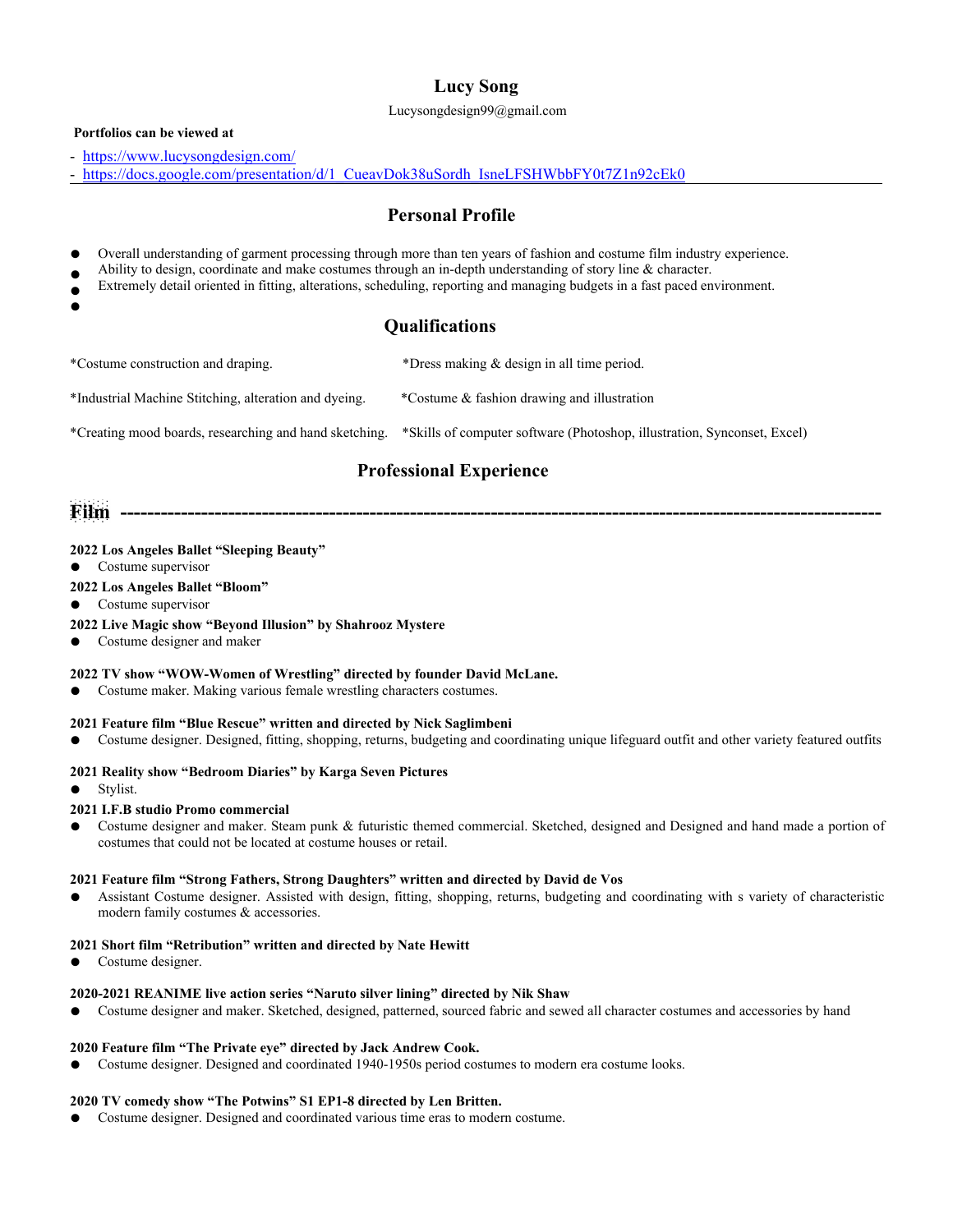## **2020 REANIME live action film "Zero" directed by Nik Shaw.**

Costume designer and maker. Making costumes and accessories from the illustration in an authentic way.

## **2019 REANIME live action film "Itachistory" directed by Nik Shaw.**

● Costume designer and maker. Sketched/designed/patterned/making armor, costumes and accessories from the illustration in an authentic way.

## **2019 Feature film "From dark eyes to Winter's eternity" written and by Mike Vally**

Costume designer. Coordinated all costumes and accessories for the film.

#### **2019 TV show "WOW-Women of Wrestling" directed by founder David McLane.**

● Costume maker. Making various female wrestling characters costumes.

#### **2019 Short film "Allegiance" directed by founder Demi Felman.**

Costume designer and seamstress. Designed/making special North Korean modern-traditional style costumes.

## **2019 Short film "THE ASSASSIN'S APPRENTICE: ENCOUNTER WITH THE COUNTER ASSASSINS" written by Paul Hickman**

Costume designer. Designed and coordinated Sci-Fi and various early time period style costumes.

#### **2019 Short film "Recovery-Relocation of Vietnam Refuges" directed by Scot H Tran**

● Costume designer. Designed and coordinated 1950s to modern, and Vietnam traditional to American tech outfits.

#### **2019 American Vietnam Veteran's PTSD short film "The necklace" directed by Jeffrey Podany**

Costume designer. Designed 1960s Vietnam to 1990s time periods.

#### **2019 Short film "BEAM" directed bt Jesse Gi**

● Costume designer. Designed and coordinated dark featured outfits.

#### **019 168 film project 'So much more' directed by Stephanie Hylton**

Key Costumer.

- **2019 168 film project 'Sunday school' directed by Yvette Sams**
- Key Costumer.

#### **2019 Short film based on the true event "Onshore-Deep water horizon" directed by Sara Lattis**

Costume designer. Designed and coordinated all costumes and accessories for the film.

#### **2019 Short film 'Tomatoes' directed by Damiana Acuna**

Costume designer. Designed and coordinated all costumes and accessories for the film.

### **2018 Feature film "Fountain of Youth" directed by Ronak Shah. \*\*Sloan Film Award Winner**

Costume designer. Designed and coordinated authentic time period costumes chronologically.

#### **2018 Amazon prime TV series 'The Bay' Season 4 produced & directed by Gregory J. Martin**

Costume designer. Assisted with coordinating costumes (fittings, alterations, shopping, returns within budget.

#### **2018 Documentary film 'Skin deep' directed by Pi Ware**

Costume designer. Coordinated 1960's periodic costumes.

#### **2018 Web-series "Adversity" produced by Amelia Solomon, Matt Mchugh and Tamir Yardenne**

Costume designer. Created and coordinated all costumes and accessories of diverse ethnicity.

## **2017 MusicaL film "Bea's bakery" written and produced by Ku'ulei Shafee & Jessica Smile**

● Costume designer and seamstress. Designed and Making periodic costumes from the early 19<sup>th</sup> century. I made 80% of the film's costumes by hand, based on detailed illustration I created from my drawings that fit the story and director's vision.

## **2017 Pilot film "The poison of grapefruit" directed by Fletcher Crossman**

Costume designer. Created and coordinated all costumes and accessories for the project.

## **2017 USC Thesis film "Dante Falls" directed by Nancy Lin**

Costume designer and seamstress. Making and coordinated period mixed vintage styles and accessories for the project. Also designed and handmade of the Japanese traditional costumes.